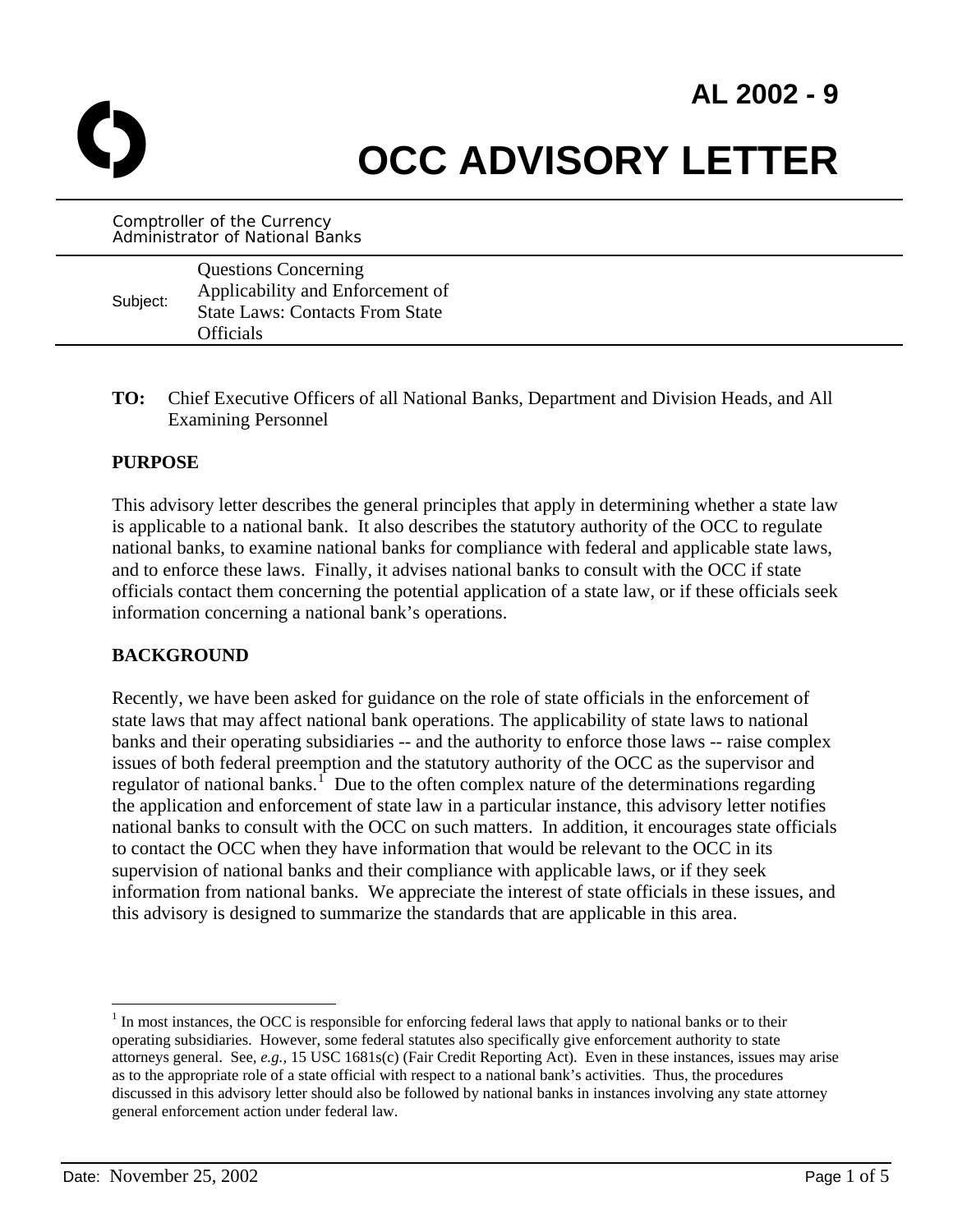#### *Applicability of State Laws to National Banks*

The National Bank Act was enacted in 1864 to create a new system of nationally chartered banks that would operate independently of state regulation.<sup>[2](#page-1-0)</sup> Since that time, courts have recognized the essentially federal character of national banks,<sup>[3](#page-1-1)</sup> and the Supreme Court has repeatedly held that subjecting national banks' federally authorized activities to state regulation and supervision would conflict with their federally derived powers and with the purposes for which the national banking system was established. $\frac{4}{1}$  $\frac{4}{1}$  $\frac{4}{1}$  In one such decision, the Court noted that national banks are "instrumentalities" of the federal government and stated that "any attempt by a State to define [the] duties [of a national bank] or control the conduct of [the] affairs [of the national bank] is void whenever it conflicts with the laws of the United States or frustrates the purposes of the national legislation or impairs the efficiency of the bank to discharge the duties for which it was created." $\frac{1}{2}$ 

Essential to the character of national banks and the national banking system is the uniform and consistent regulation of national banks by *federal* standards.<sup>[6](#page-1-4)</sup> To that end, Congress vested in the OCC broad authority to regulate the conduct of national banks except where the authority to issue such regulations has been "expressly and exclusively" given to another federal regulatory agency. 12 USC 93a. State law could be applicable to national banks, however, in limited circumstances when it does not conflict or interfere with the national bank's exercise of its powers. Thus, for instance, one federal court recently noted that states retain some power to regulate national banks in areas such as "contracts, debt collection, acquisition and transfer of property, and taxation, zoning, criminal, and tort law."<sup>[7](#page-1-5)</sup>

<span id="page-1-0"></span> $\overline{a}$  $^2$  *Bank of Am. v. City and County of San Francisco*, 309 F.3d 551, 561 (9<sup>th</sup> Cir. 2002) (citing Cong. Globe, 38<sup>th</sup> Cong., 1<sup>st</sup> Sess., 1451 (1864)).<br><sup>3</sup> *See, e.g., Davis v. Elmira Savings Bank*, 161 U.S. 275, 283 (1896) ("[n]ational banks are instrumentalities of the

<span id="page-1-1"></span>Federal government").

<span id="page-1-2"></span><sup>4</sup> *See Easton v. Iowa*, 188 U.S. 220, 229, 231-32 (1903), in which the Supreme Court explained:

 <sup>[</sup>Federal legislation concerning national banks] has in view the erection of a system extending throughout the country, and independent, so far as powers conferred are concerned, of state legislation which, if permitted to be applicable, might impose limitations and restrictions as various and numerous as the states. … [W]e are unable to perceive that Congress intended to leave the field open for the states to attempt to promote the welfare and stability of national banks by direct legislation. If they had such power it would have to be exercised and limited by their own discretion, and confusion would necessarily result from control possessed and exercised by two independent authorities.

<span id="page-1-4"></span><span id="page-1-3"></span>*See also Barnett Bank of Marion County, N.A. v. Nelson*, 517 U.S. 25, 32 (1996) (the powers of national banks are "grants of authority not normally limited by, but rather ordinarily pre-empting contrary state law"). <sup>5</sup> *First Nat'l Bank of San Jose v. California*, 262 U.S. 366, 368, 369 (1923). *See also Bank of Am.*, 309 F.3d at 561 (state attempts "to control the conduct of national banks are void if they conflict with federal law, frustrate the purposes of the National Bank Act, or impair the efficiency of national banks to discharge their duties").  $\frac{6}{6}$  Such standards may be embodied explicitly in OCC regulations, or in other federal law, including various federal consumer protection laws, such as the Truth in Lending Act, the Truth in Savings Act, the Electronic Fund Transfer Act, the Real Estate Settlement Procedures Act, the Equal Credit Opportunity Act, and the Federal Trade Commission Act. *See* 15 USC 1601 *et seq.*; 12 USC 4301 *et seq.;* 15 USC 1693 *et seq.*; 12 USC 2601 *et seq.*; 15 USC 1691 *et seq.*; 15 USC 45. However, whether or not the OCC has specifically addressed a national bank activity in a regulation, all national bank operations must be conducted in a safe and sound manner, in accordance with the OCC's supervisory standards.

<span id="page-1-5"></span><sup>7</sup> *Bank of Am*., 309 F.3d at 559.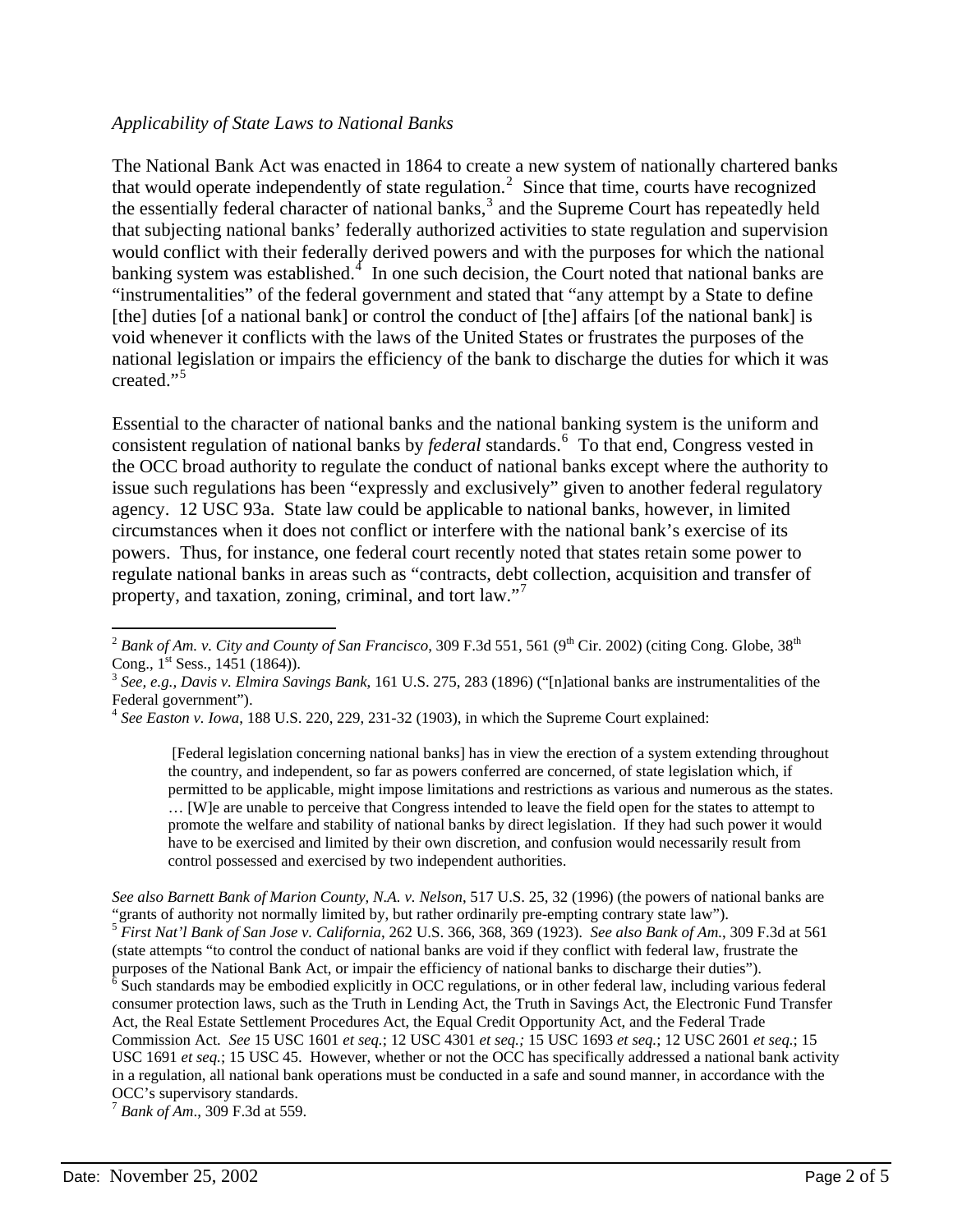#### *Supervision of National Banks and Enforcement of Applicable Laws*

In addition to uniform federal standards for regulation of national banks, Congress provided for a complementary system of uniform federal oversight of the activities of national banks as an integral component of the national banking system. Exclusive federal oversight, uniform federal regulation, and state law preemption constitute three essential and distinctive elements of the national bank charter.<sup>[8](#page-2-0)</sup>

Congress provided that the uniform federal standards that would govern national banks – and state laws, where federal law makes them applicable – would be enforced by a single, federal supervisor, the OCC. By statute, national banks generally are not subject to any visitorial powers except as authorized by federal law:

No national bank shall be subject to any visitorial powers except as authorized by Federal law, vested in the courts of justice or such as shall be, or have been exercised or directed by Congress or by either House thereof or by any committee of Congress or of either House duly authorized.<sup>[9](#page-2-1)</sup>

12 USC 484(a). The OCC is specifically authorized under the National Bank Act to "examine every national bank as often as the Comptroller of the Currency shall deem necessary," and OCC examiners have the power to "make a thorough examination of all the affairs of the bank." 12 USC 481. Thus, except in specialized instances where federal law makes provision for another regulator to have a role, the OCC's visitorial powers are exclusive with respect to activities that are authorized or permitted for national banks under federal law or regulation, or by OCC issuance or interpretation.

Congress reaffirmed the OCC's exclusive visitorial powers in the Riegle-Neal Interstate Banking and Branching Efficiency Act of 1994. Pub. L. 103-328, 108 Stat. 2338 (1994). Congress provided in that legislation that specified types of laws of the "host" state in which a national bank has an interstate branch are applicable, *unless* federal law preempts their application to national banks. However, Congress stated that "[t]he provisions of any State law to which a branch of a national bank is subject under this paragraph shall be enforced, with respect to such branch, by the Comptroller of the Currency."  $12 \text{ USC } 36(f)(1)(B)$ .<sup>[10](#page-2-2)</sup>

 $\overline{a}$ 

<span id="page-2-0"></span> $8\,$  Moreover, OCC regulations provide for comparable treatment of national bank operating subsidiaries. The OCC's regulations state: "Unless otherwise provided by Federal law or OCC regulation, State laws apply to national bank operating subsidiaries to the same extent that those laws apply to the parent national bank." 12 CFR 7.4006. In addition, 12 CFR 5.34(e)(3) provides that "[a]n operating subsidiary conducts activities authorized under this section pursuant to the same authorization, terms and conditions that apply to the conduct of such activities by its parent national bank."

<span id="page-2-1"></span><sup>&</sup>lt;sup>9</sup> "Visitorial" powers generally refer to the power to "visit" a national bank to examine the conduct of its business and to enforce its observance of applicable laws. *See, e.g., Guthrie v. Harkness*, 199 U.S. 148, 158 (1905) (the word "visitation" means "inspection; superintendence; direction; regulation") (internal quotations omitted). Section 484 provides an exception to the OCC's exclusive visitorial authority for state examiners inspecting for compliance with state unclaimed property or escheat laws upon reasonable cause to believe the bank has failed to comply with those laws. 12 USC 484(b).

<span id="page-2-2"></span><sup>&</sup>lt;sup>10</sup> See also National State Bank v. Long, 630 F.2d 981, 989 (3<sup>rd</sup> Cir. 1980) ("[E]nforcement of the state statute is the responsibility of the Comptroller of the Currency rather than the State Commissioner.")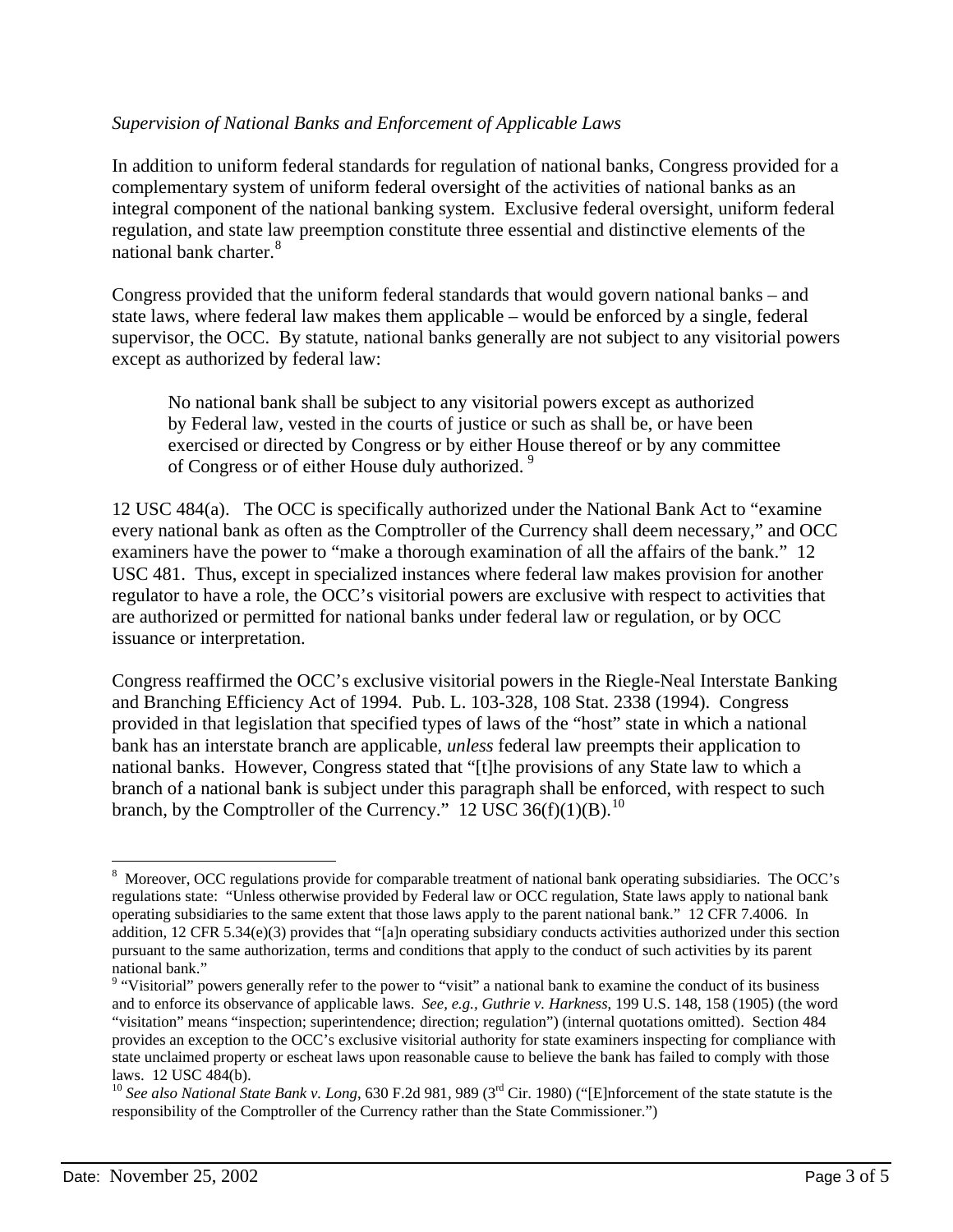The OCC's regulations also set forth the agency's exclusive visitorial authority, providing that, subject to limited exceptions, only the OCC may exercise visitorial powers with respect to national banks. 12 CFR 7.4000(a)(1). These exclusive visitorial powers include:

- 1. examination of a bank,
- 2. inspection of a bank's books and records,
- 3. regulation and supervision of activities authorized or permitted pursuant to federal banking law, and
- 4. enforcing compliance with any applicable federal or state laws concerning those activities.

12 CFR 7.4000(a)(2)(i - iv).

## **PROCEDURE**

The OCC recognizes that state officials may from time to time possess information that would be valuable to the OCC in connection with its oversight of national banks, or may seek to obtain information from national banks concerning their operations. Given the complexity of issues that can arise with respect to whether a state law is applicable to national bank operations, the enforcement of any such laws, or the propriety of disclosure of information concerning a national bank's operations, the OCC has established the following procedure to address circumstances when state officials raise issues concerning potential violations of laws by national banks, including when state officials may seek information from a national bank about its compliance with any law or for other purposes:

- **State officials are urged to contact the OCC** if they have any information to indicate that a national bank may be violating federal or an applicable state law or if they seek information concerning a national bank's operations. The OCC will review any such information and, if appropriate, take supervisory action, which may include an enforcement action, if it concludes that a national bank has violated an applicable law.
- National banks should contact the OCC if they are contacted by a state official seeking information from the bank that may constitute an attempt to exercise visitation or enforcement power over the bank. National banks are encouraged to consult with the OCC as soon as possible following the initial contact by a state official on whether such request may conflict with the federal standards applicable to the regulation and supervision of national banks. Following such consultation, the OCC may want to contact the state official directly to discuss the state's inquiry and to obtain any information that the state might possess that may be relevant to the OCC's supervision of the bank.